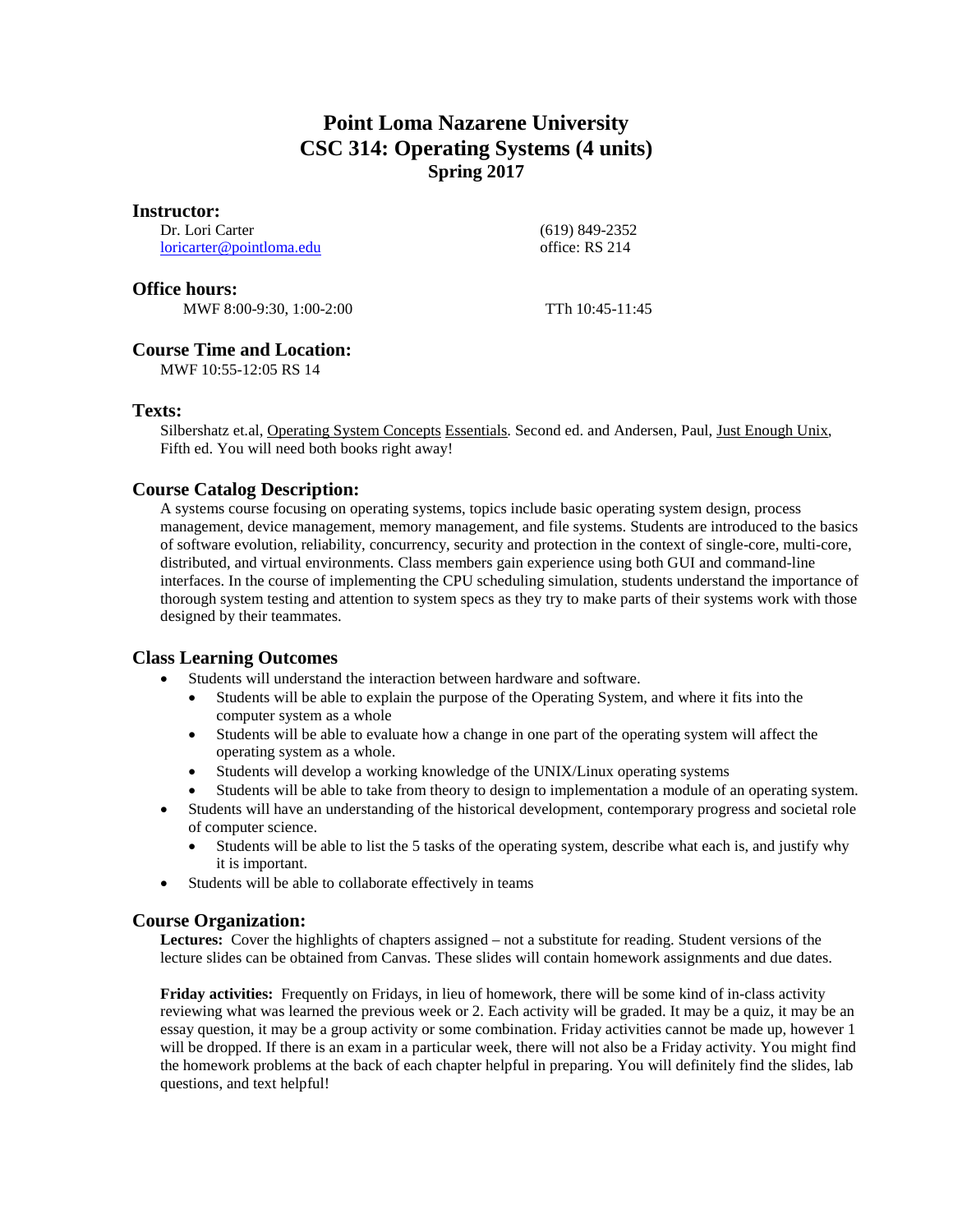**Labs:** Frequent labs based on the Linux operating system, from the book, *Just Enough Unix* and other sources will be assigned. Lab sessions are mandatory. Unless otherwise stated, labs are due by the beginning of the next class period after they were assigned. If the lab requires a demonstration, you will be given one opportunity to demonstrate it. It will either be signed off as correct, or I will make notes regarding what worked and what didn't. **No late labs are accepted** but I will drop the lowest lab grade. An unfinished lab may be turned in on time for partial credit. Labs will contain questions that require analysis and thought. Often, a large point value will be assigned to these answers. **They should be original, and in your own words**. If it appears that 2 (or more) people have turned in 1 lab, I will split the points or potentially each person a zero.

**Exams:** There will be 2 exams in addition to the final exam. These will only cover material presented since the last exam. If you will miss an exam for a school function, you must arrange to take it in advance. **If you ever miss an exam without giving me prior notice, there is a good chance you will receive a zero unless, of course, there was clearly an emergency.** Exam 1 is scheduled for **Feb. 15.** It will cover chapters 1 – 4 plus the appropriate chapters in the Unix book. Exam 2 is scheduled for **April 5** and will cover chapters 5-8 in your text. **Final Exam:** Cumulative exam with an emphasis on material covered in the last part of the semester. The final is scheduled for the **Wednesday of finals week at 10:30 PM**.

The **final exam date and time** is set by the university at the beginning of the semester and may not be changed by the instructor. Only in the case that a student is required to take three exams during the same day of finals week is an instructor authorized to change the exam date and time for that particular student.

**Simulati**on Proje**ct:** A 3-week programming project based on process scheduling will be assigned. The entire project is due March 22, but there will be several intermediate due dates as well. In order to get full credit, all intermediate dates must be met as well as the final date. **Most aspects of this project (exceptions will be noted) must be completed using basic Linux/UNIX tools (non-GUI)**. Programs will be written in C++ using the basic Linux Operating System (command-line) and g++ compilers.All written projects will be completed using a Linux/Unix text editor. Nothing will be accepted after March 22.

#### **Grading:**

| <b>Friday activities</b> | 12% | <b>Scheduling Project</b> | 10% |
|--------------------------|-----|---------------------------|-----|
| Exams                    | 30% | Final                     | 23% |
| Labs                     | 25% |                           |     |

Final grades will be determined as follows:

| $100-93\%$ A   | $80-82.9\%$ B- | $67-69.9\%$ D+ |  |
|----------------|----------------|----------------|--|
| $90-92.9\%$ A- | 77-79.9% C+    | 63-66.9% D     |  |
| $87-89.9\%$ B+ | 73-76.9% C     | $60-62.9\%$ D- |  |
| 83-86.9% B     | 70-72.9% C-    | $0-59.9\%$ F   |  |

#### **University Mission:**

Point Loma Nazarene University exists to provide higher education in a vital Christian community where minds are engaged and challenged, character is modeled and formed, and service becomes an expression of faith. Being of Wesleyan heritage, we aspire to be a learning community where grace is foundational, truth is pursued, and holiness is a way of life.

#### **Department Mission:**

The Mathematical, Information, and Computer Sciences department at Point Loma Nazarene University is committed to maintaining a curriculum that provides its students with the tools to be productive, the passion to continue learning, and Christian perspectives to provide a basis for making sound value judgments.

#### **Attendance:**

Attendance is expected at each class session. In the event of an absence you are responsible for the material covered in class and the assignments given that day. Regular and punctual attendance at all classes in which a student is registered is considered essential to optimum academic achievement. Therefore, regular attendance and participation in each course are minimal requirements to be met. There are no allowed or excused absences except as approved in writing by the Provost for specific students participating in certain university-sanctioned activities. Excused absences still count toward the 10%- 20% limits, but allow students to make up work, quizzes, or tests missed as a result of a universitysanctioned activity. Activities of a unique nature, such as labs or other activities identified clearly on the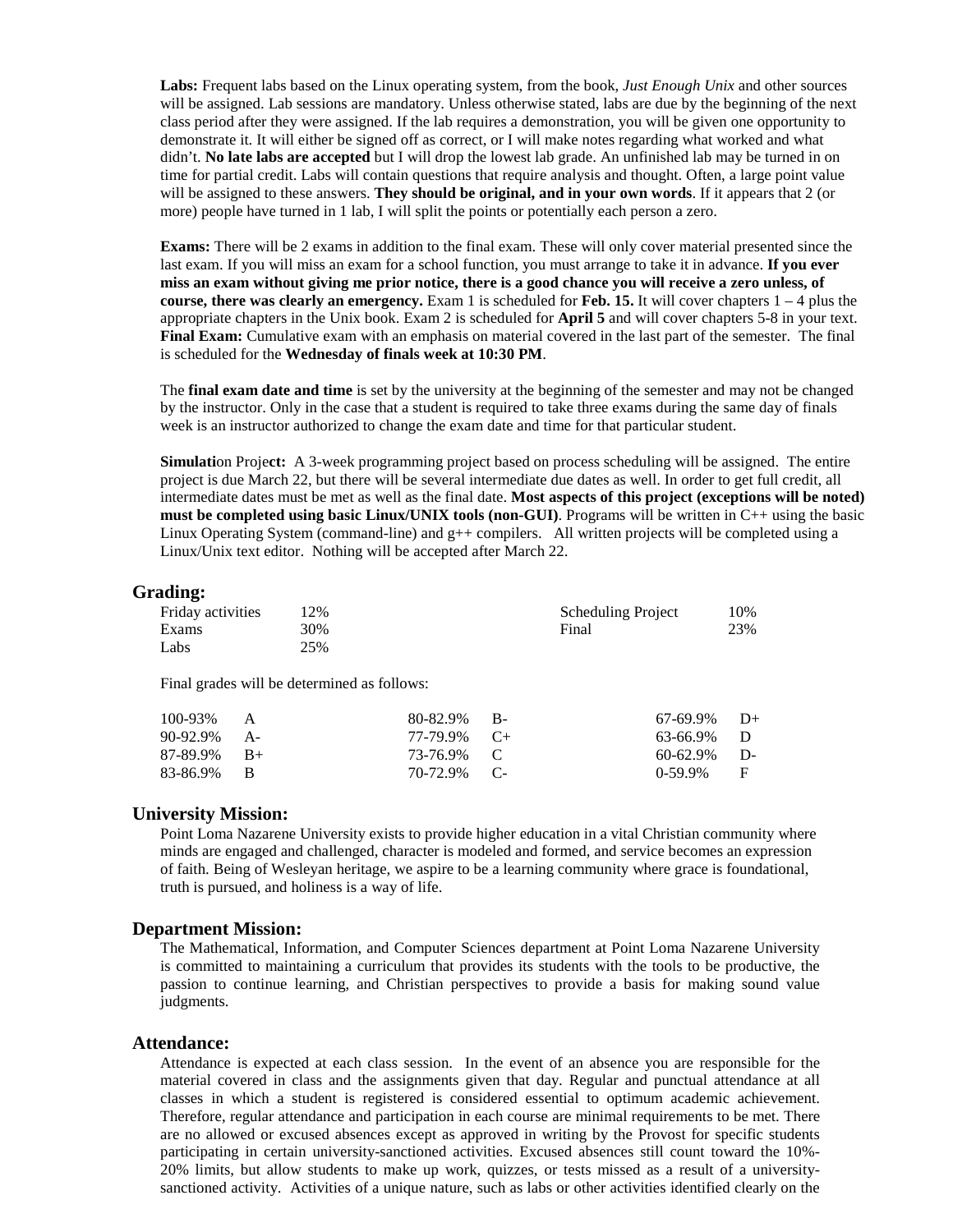syllabus, cannot be made up except in rare instances when instructors have given advanced, written approval for doing so.

Whenever the number of accumulated absences in a class, for any cause, exceeds ten (10) percent of the total number of class meetings, the faculty member should send an e-mail to the student and the Vice Provost for Academic Administration (VPAA) warning of attendance jeopardy. If more than twenty (20) percent of the total number of class meetings is reported as missed, the faculty member or VPAA may initiate the student's de-enrollment from the course without further advanced notice to the student. If the date of de-enrollment is past the last date to withdraw from a class, the student will be assigned a grade of W or WF consistent with university policy in the Grading section of the catalog. There are no refunds for courses where a de-enrollment was processed. For more details see the PLNU catalog: [http://catalog.pointloma.edu/content.php?catoid=18&navoid=1278#Class\\_Attendance](http://catalog.pointloma.edu/content.php?catoid=18&navoid=1278#Class_Attendance)

#### **Class Enrollment:**

It is the student's responsibility to maintain his/her class schedule. Should the need arise to drop this course (personal emergencies, poor performance, etc.), the student has the responsibility to follow through (provided the drop date meets the stated calendar deadline established by the university), not the instructor. Simply ceasing to attend this course or failing to follow through to arrange for a change of registration (drop/add) may easily result in a grade of F on the official transcript.

#### **Academic Accommodations:**

While all students are expected to meet the minimum academic standards for completion of their courses as established by the instructors, students with special needs may require academic accommodations. At Point Loma Nazarene University, students requesting academic accommodations must file documentation with the Disability Resource Center (DRC), located in the Bond Academic Center. Students can also reach the Disability Resource Center by phone at 619-849-2486 or by e-mail at [DRC@pointloma.edu.](mailto:DRC@pointloma.edu) Once the student files documentation, the Disability Resource Center contacts the student's instructors and provides written recommendations for reasonable and appropriate accommodations to meet the individual needs of the student. This policy assists the university in its commitment to full compliance with Section 504 of the Rehabilitation Act of 1973, the Americans with Disabilities (ADA) Act of 1990, and ADA Amendments Act of 2008, all of which prohibit discrimination against students with special needs and guarantees all qualified students equal access to the benefits of PLNU programs and activities. For more details see the PLNU catalog:

[http://catalog.pointloma.edu/content.php?catoid=18&navoid=1278#Academic\\_Accommodations](http://catalog.pointloma.edu/content.php?catoid=18&navoid=1278#Academic_Accommodations) 

Students with learning disabilities who may need accommodations should discuss options with the instructor during the first two weeks of class.

#### **Academic Honesty**

Students should demonstrate academic honesty by doing original work and by giving appropriate credit to the ideas of others. Academic dishonesty is the act of presenting information, ideas, and/or concepts as one's own when in reality they are the results of another person's creativity and effort. A faculty member who believes a situation involving academic dishonesty has been detected may assign a failing grade for that assignment or examination, or, depending on the seriousness of the offense, for the course. Faculty should follow and students may appeal using the procedure in the university Catalog. See [http://catalog.pointloma.edu/content.php?catoid=24&navoid=1581#Academic\\_Honesty](http://catalog.pointloma.edu/content.php?catoid=24&navoid=1581#Academic_Honesty) for definitions of kinds of academic dishonesty and for further policy information.

#### **Copyright Protected Materials:**

Point Loma Nazarene University, as a non-profit educational institution, is entitled by law to use materials protected by the US Copyright Act for classroom education. Any use of those materials outside the class may violate the law.

#### **Credit Hours:**

In the interest of providing sufficient time to accomplish the stated course learning outcomes, this class meets the PLNU credit hour policy for a 4 unit class delivered over 15 weeks. Specific details about how the class meets the credit hour requirements can be provided upon request.